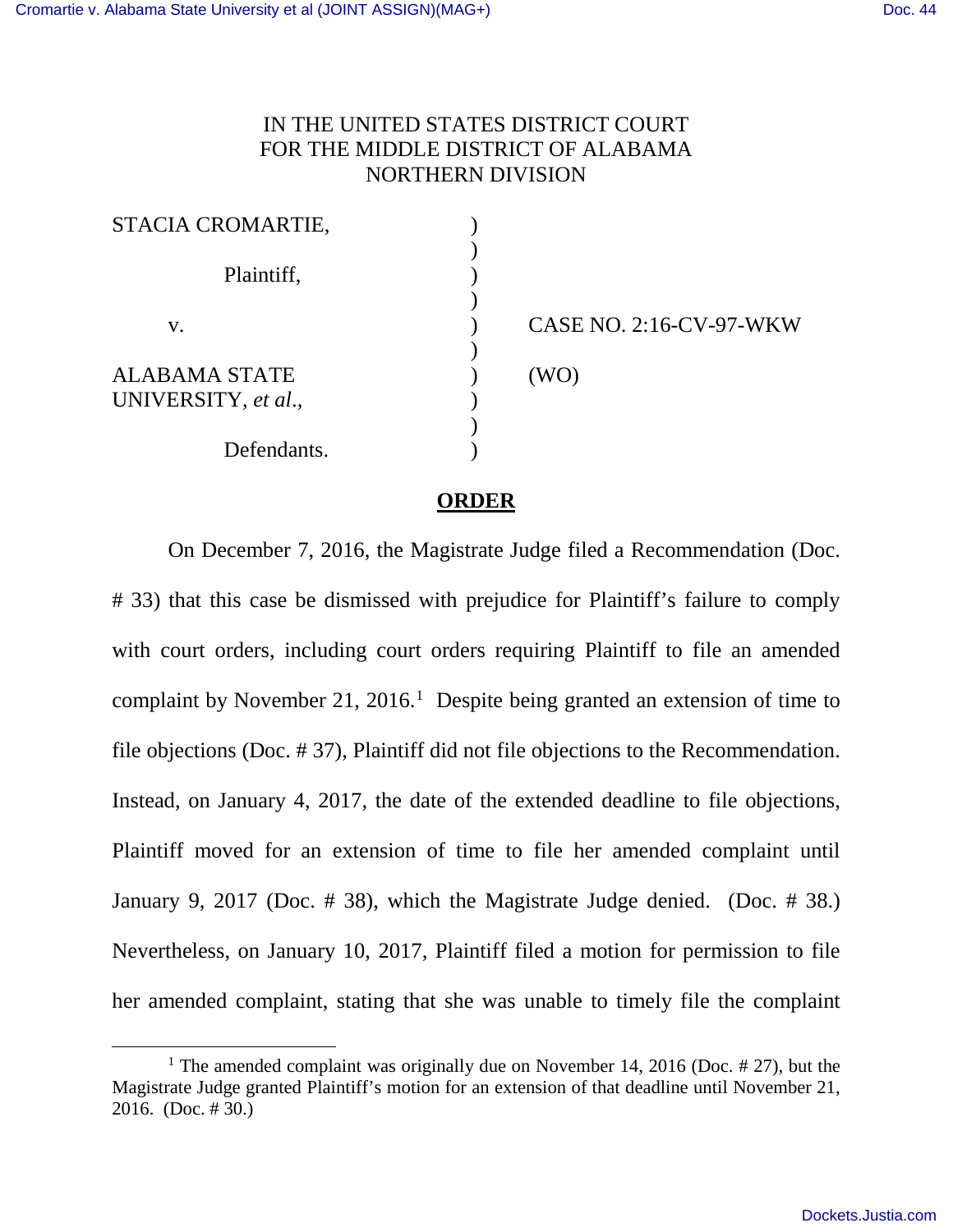because she sought medical care on January 9, 2017. (Doc. # 41.)

Plaintiff's filings subsequent to the Magistrate Judge's Recommendation continue to demonstrate knowing disregard for court orders, $2$  further confirming the Magistrate Judge's finding sanctions short of dismissal with prejudice would be insufficient in this case. Plaintiff has not objected to that finding or to any other portion of the Recommendation, and the court finds no error in the Recommendation. "[E]ven a non-lawyer should realize the peril to her case, when she . . . ignores numerous notices" and fails to comply with court orders. *Anthony v. Marion County Gen. Hosp*., 617 F.2d 1164, 1169 (5th Cir. 1980); *see also Bonner v. City of Prichard*, 661 F.2d 1206 (11th Cir. 1981, *en banc*) (adopting as binding precedent all of the decisions of the former Fifth Circuit handed down prior to the close of business on September 30, 1981).

Accordingly, it is ORDERED as follows:

l

1. The Recommendation (Doc. # 33) is ADOPTED.

 2. Plaintiff Stacia Cromartie's claims against Defendants Alabama State University, Marion Brock, III, Rick Drake, Charles Smith, Ira Simmons, Gwendolyn Boyd, Evelyn Hodges, Billy J. McCullough, Chris Johns, and Chief Grayboys are DISMISSED with prejudice.

<span id="page-1-0"></span><sup>2</sup> The court is mindful of Plaintiff's protestations that she suffers from a medical condition. (*See* Doc. # 38.) However, Plaintiff has submitted nothing that would demonstrate that her medical condition justifies filing her amended complaint nearly two months late and in direct disregard for the Magistrate Judge's order denying her a further extension of time to file it.